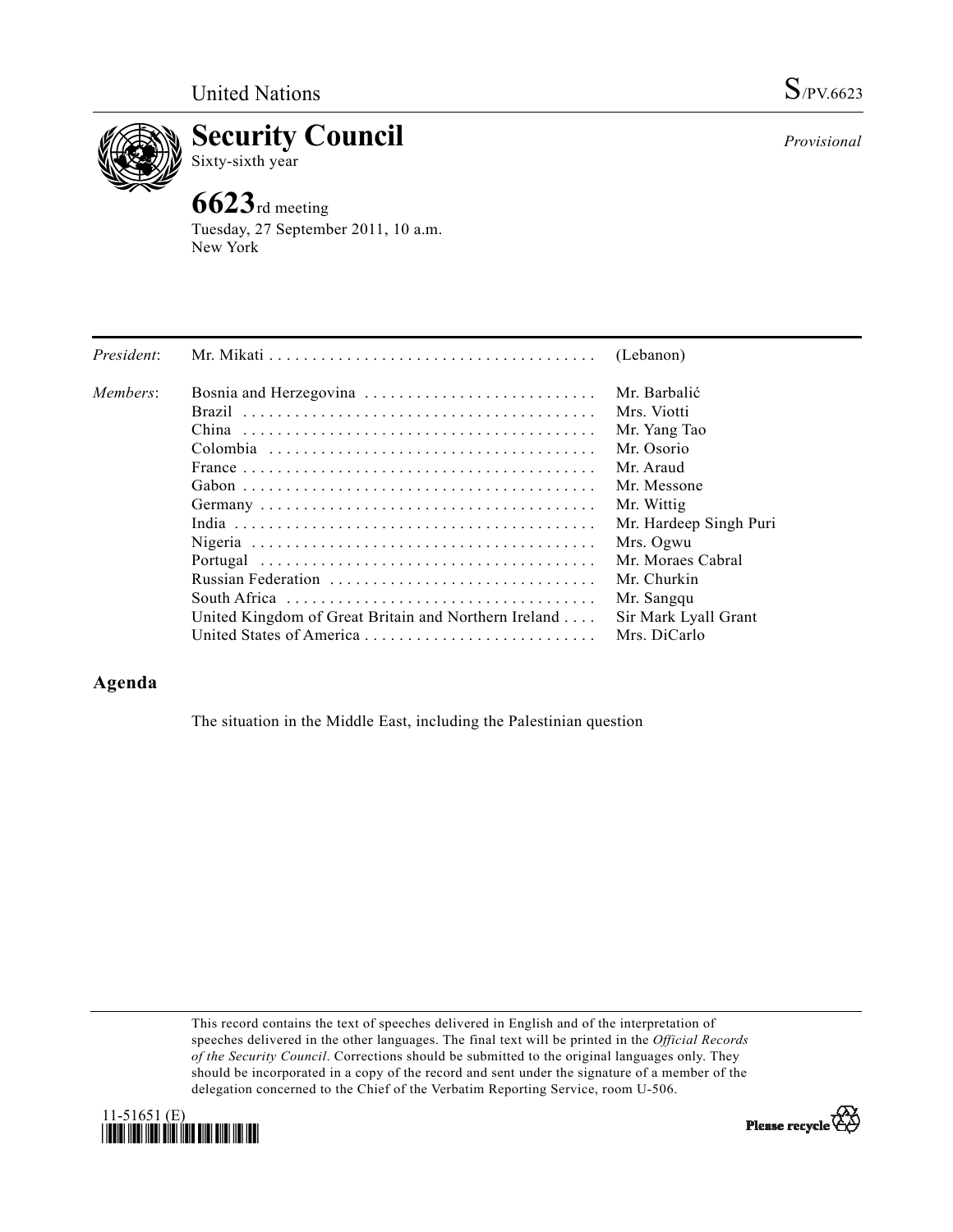*The meeting was called to order at 10.15 a.m.* 

## **Adoption of the agenda**

*The agenda was adopted*.

## **The situation in the Middle East, including the Palestinian question**

**The President** (*spoke in Arabic*): Under rule 39 of the Security Council's provisional rules of procedure, I invite Mr. Lynn Pascoe, Under-Secretary-General for Political Affairs, to participate in this meeting.

 The Security Council will now begin its consideration of the item on its agenda.

 Before I give the floor to Mr. Pascoe, I should like to make some brief introductory remarks in my national capacity as the Prime Minister of Lebanon.

 I am pleased to participate in this meeting today. I have come from a region where the winds of change are blowing. Indeed, yesterday the Palestinian Spring train left the station, with its people asking for an end to decades of historical injustice and continued occupation; appealing to the world to recognize the Palestinians' right to have, as do all the peoples of the world, an independent State on their land; and requesting that such a State take its normal and natural place as a full Member of the United Nations. This is but an expression of the inalienable right of the Palestinian people to self-determination — a right that was endorsed by the General Assembly more than a quarter of a century ago.

 Palestine, as all here may well know, meets all the criteria required to become a State under international law: a people, a land, a Government and the ability to establish relations with other States. But it is an occupied State, and we must therefore support the efforts of the State of Palestine and its people to end the occupation, achieve independence and return to their homeland.

 The Palestinians have chosen negotiations over what have become known as final-status issues, namely, Jerusalem, refugees, security, borders, settlements and water. Those negotiations are still coming up against Israel's negativity and intransigence. The greatest danger to the future of peace on the land of Palestine is posed by Israel's practices — its violations of international law and of the resolutions of the United Nations. It continues its settlement activities, expelling people, demolishing homes and confiscating land as well as controlling water resources. It continues to build the separation wall and to change the geographic and demographic features of East Jerusalem, in an attempt to erase its Arab identity.

 At their summit meeting held in Beirut in 2002, the Arabs unanimously adopted a strategic decision to achieve a just, lasting and comprehensive peace in the Middle East on the basis of resolutions 242 (1967) and 338 (1973), the Madrid terms of reference and the principle of land for peace. That decision later became known as the Arab Peace Initiative, which was launched by the Saudi monarch, King Abdullah Bin Abdulaziz Al Saud, and endorsed by the countries of the Organization of the Islamic Conference.

 Such a comprehensive peace must also include the full withdrawal of Israel from the occupied Syrian Golan to the borders of 4 June 1967, in implementation of international resolutions and under resolution 497 (1981), which declares null and void any act by Israel that changes the legal, physical or demographic status of the Golan.

 In that context, Lebanon supports the right of Syria to recover all its occupied land. Lebanon, having witnessed the events in Syria today, reaffirms that it wishes to see the territorial integrity of Syria and its people and the safety and security of its citizens.

 As far as Lebanon is concerned, a comprehensive peace requires a full Israeli withdrawal from all occupied Lebanese territory in the south, especially the Shab'a farms, the Kfar Shuba hills and the northern part of Al-Ghajar village. In that context, we reaffirm Lebanon's commitment to resolution 1701 (2006) and all its provisions. We reiterate our call on the international community to bring pressure to bear on Israel to fulfil its obligations under the resolution, including full withdrawal; an end to its violations of Lebanese sovereignty by land, sea and air; and transitioning from a halt in hostilities to a full ceasefire and complete cooperation with the United Nations Interim Force in Lebanon (UNIFIL) in delineating the remainder of the Blue Line. Lebanon reaffirms its right to delineate its own maritime borders and to exploit the natural resources, especially oil and gas, in its territorial waters and exclusive economic zone.

 Here, I pay tribute to the forces of UNIFIL and reiterate Lebanon's condemnation of all aggression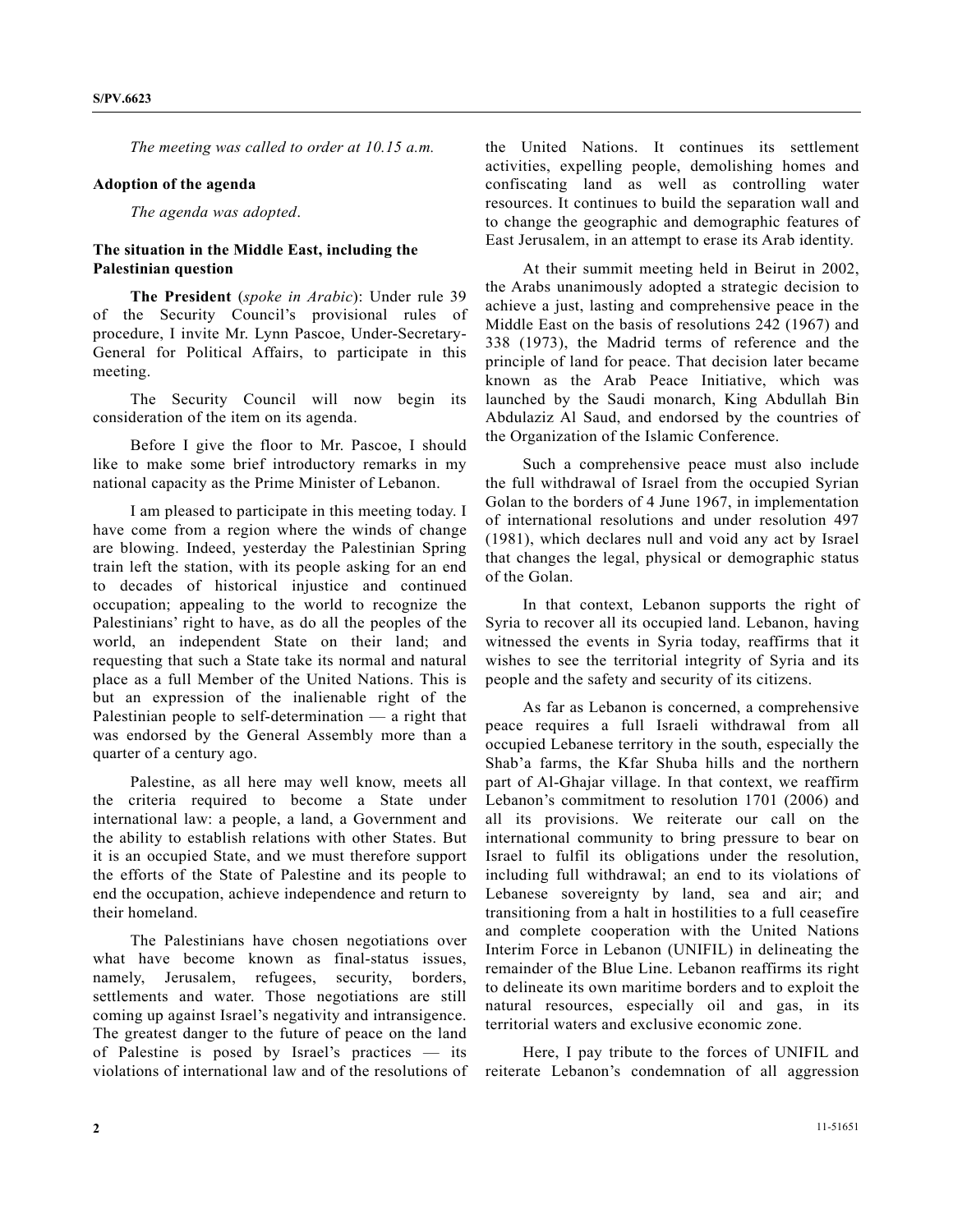against them. I honour their sacrifices and affirm the ongoing cooperation and coordination between the Lebanese Armed Forces and UNIFIL, which will always be welcome in the Lebanese South.

 With respect to Lebanon's international relations, I confirm the statement made a few days ago by President Sleiman of the Lebanese Republic to the General Assembly, to the effect that Lebanon, a founding Member of the United Nations that respects the primacy of international law, is fully committed to respecting all resolutions of international legitimacy, including those relating to the Special Tribunal for Lebanon, in accordance with the ministerial statements issued by successive Lebanese Governments.

 We hope that the Security Council will always be a bulwark of defence of the weak against the strong and the victim against the usurper. Members of the Council may rest assured that Lebanon will always seek the path of justice towards peace and remain a land of freedom, convergence and moderation.

 I now resume my functions as President of the Council.

I give the floor to Mr. Pascoe.

**Mr. Pascoe**: More than a week of intensive diplomacy at the United Nations has underscored the institutional readiness of the Palestinian Authority to run a State and seen the Palestinian President apply for membership for a State of Palestine in the United Nations. The Quartet has noted this application, while calling for resumed negotiations and urging concrete proposals from the parties on territory and security within three months of talks resuming. The Quartet reaffirmed the international legal basis for the peace process and its support, expressed on 20 May, for the vision of Israeli-Palestinian peace outlined by President Obama. It also urged the parties to avoid provocations on the ground.

 Judging by the passions of last week, the parties remain far apart. No one can deny the depth of their dispute, but there are now some building blocks in place that could help make negotiations more effective than before. These include a clear timetable, expectations that the parties must come forward with proposals, and an active role for the Quartet. It will not be easy to chart a way forward, but now is again the time for everyone to give diplomacy a chance.

 Let me begin by noting an important international success story. The Palestinian Authority is capable of running a State. This strong international consensus was clear at the meeting of the Ad Hoc Liaison Committee on 18 September here in New York. The meeting confirmed the assessments of the World Bank, the International Monetary Fund and the Office of the United Nations Special Coordinator for the Middle East Peace Process of the capability of the Palestinian Authority. The efforts to build robust State institutions and revive the Palestinian economy have brought real security and economic improvements. We commend President Abbas and Prime Minister Fayyad on this achievement. The Palestinian Authority has achieved what it set out to do two years ago, and this must be noted, preserved and built upon.

 For this reason, the Ad Hoc Liaison Committee meeting urged greater facilitation by the Israeli Government, including enhanced measures to enable private sector growth in the West Bank and Gaza; continued, predictable and improved revenue transfers from Israel; and allowing Area C to develop. The meeting expressed concern over the fiscal situation, which many attributed to structural constraints on the private sector, while underscoring the importance of donor support to the Palestinian Authority. In this regard, I welcome the \$200 million transferred by Saudi Arabia for the Palestinian Authority's recurrent expenditures and development spending. With a \$150 million financing gap for the remainder of the year, additional and timely donor support to meet the Authority's needs is critical, including to ensure payment of salaries and contracts.

 When meeting last Friday, Quartet principals stated that a donors conference should be held to give further impetus to the State-building agenda. They also proposed, as part of the context of renewed negotiations, to identify additional steps they can support individually and collectively so as to secure significantly greater independence and sovereignty for the Palestinian Authority over its affairs.

 I stress the State-building achievements for a reason. The main obstacles to a Palestinian State are not institutional, but political: the unresolved issues in the conflict between the parties, the continuing Israeli occupation, and the ongoing Palestinian divide.

 Last Friday, 23 September, President Abbas submitted to the Secretary-General an application for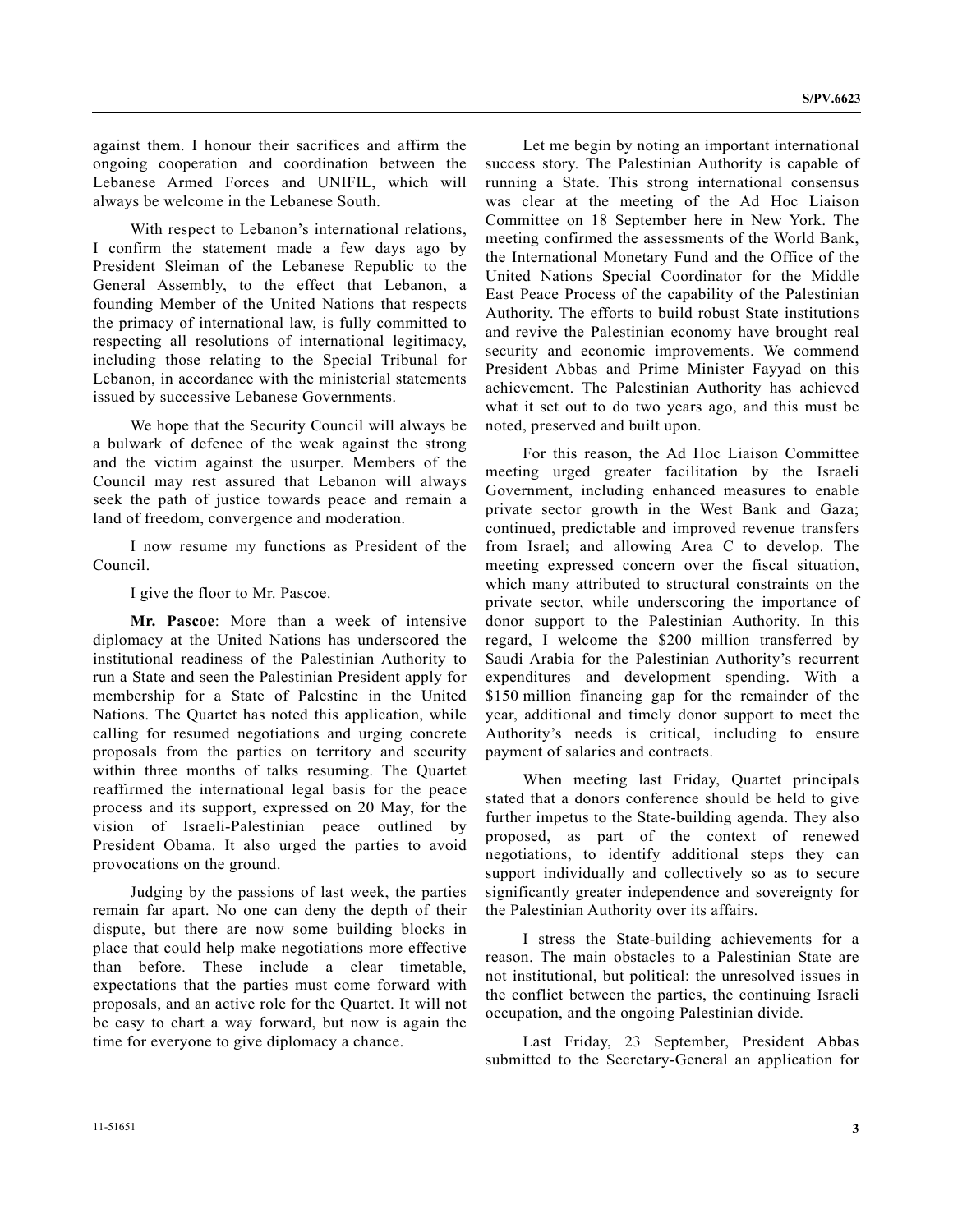membership for a State of Palestine in the United Nations. In accordance with the Charter and the rules of procedure, the Secretary-General transmitted the application to the President of the Security Council on the same day and sent a copy to the President of the General Assembly. The Secretary-General respects the prerogatives of the Security Council and the General Assembly. The application is now before the Council; it is members' issue to decide.

 As these deliberations continue, we must spare no effort to help the parties back to the negotiating table. The Quartet will now work for a preparatory meeting of the parties within a month to agree on an agenda and a method of proceeding. Let me appeal to both parties to agree to move forward. The Quartet made clear that it would expect the parties to come forward with comprehensive proposals on territory and security within three months of resumed negotiations.

 This would be a moment where the parties would be truly tested in their readiness to make serious proposals that address the core concerns of the other. It is also designed to ensure that the talks move quickly to the heart of the matters in dispute. The goal would be to make substantial progress within six months, with a Moscow conference held at the appropriate time, and to reach an agreement not later than the end of 2012.

 Special Coordinator Serry played an active role with the other Quartet envoys and Quartet Representative Blair in developing this framework. As the Quartet has made clear, the parties should refrain from provocative actions if negotiations are to be effective. It has also reiterated the obligations of both parties under the Road Map.

 Resuming negotiations and making progress is easier said than done, of course, and this was evident in the eloquent and deeply felt speeches of both leaders to the General Assembly. Yet despite frustrations and lack of trust, each leader extended his hand for peace, and both parties have undertaken to review carefully the Quartet call. We hope that, whatever its reservations, each side will now engage towards the preparatory meeting envisaged by the Quartet. The United Nations intends to be a full participant in this effort, and Special Coordinator Serry has already returned to the region to follow up with both parties and his Quartet partners.

 I will not give a detailed report of developments on the ground this month in my briefing today, but I do

wish to highlight a few key matters. During the reporting period, a total of two Palestinians were killed, including one militant, while 102 Palestinians, including 12 children, were injured, and two Israeli Defense Forces personnel and 10 Israeli civilians were injured, illustrating the continuing cost of the ongoing conflict.

 In the current atmosphere, it is essential that all sides impress on their security forces and civilian populations the need to act responsibly. They must do their utmost to avoid escalation and take early action to defuse possible tensions. I commend the peaceful nature of the large public demonstrations held in support of the application for Palestinian membership in the main Palestinian cities in the West Bank.

 Extremists on both sides must not be allowed to inflame the situation. The past month has seen an upsurge in Israeli settler violence, including, on 5 September, the fifth arson attack on a mosque in the past two months. The rule of law must be enforced by Israeli authorities against this phenomenon. Security must also be ensured for Israelis, as was underscored by a car and knife attack in Tel Aviv by a West Bank Palestinian on 29 August, and by Israeli reports that they had foiled a suicide attack in August in Jerusalem.

 One hundred housing new units were approved in the Beit Aryeh settlement in the northern West Bank since the last briefing. The Israeli authorities also announced their intention to expropriate 200 acres of land around a settler outpost in the West Bank. More Palestinian structures in Area C have been demolished to date in 2011 than in either of the past two years. Today's decision by the Jerusalem District Planning Committee to advance planning for a large number of units in East Jerusalem is of particular concern. We have repeatedly stated that settlement activity is illegal and contrary to Israel's Road Map commitments.

 In Gaza, despite the restoration of an uneasy calm in late August, 18 rockets, including three Grad rockets, were fired into Israel during the reporting period. We condemn these indiscriminate attacks, which must cease. During the same period, Israeli forces conducted four incursions and two airstrikes into Gaza, resulting in six Palestinian civilians being injured, including three children. We continue to urge Israel to show maximum restraint.

 We also continue to call for further easing of Israeli closure measures on Gaza, particularly in regard